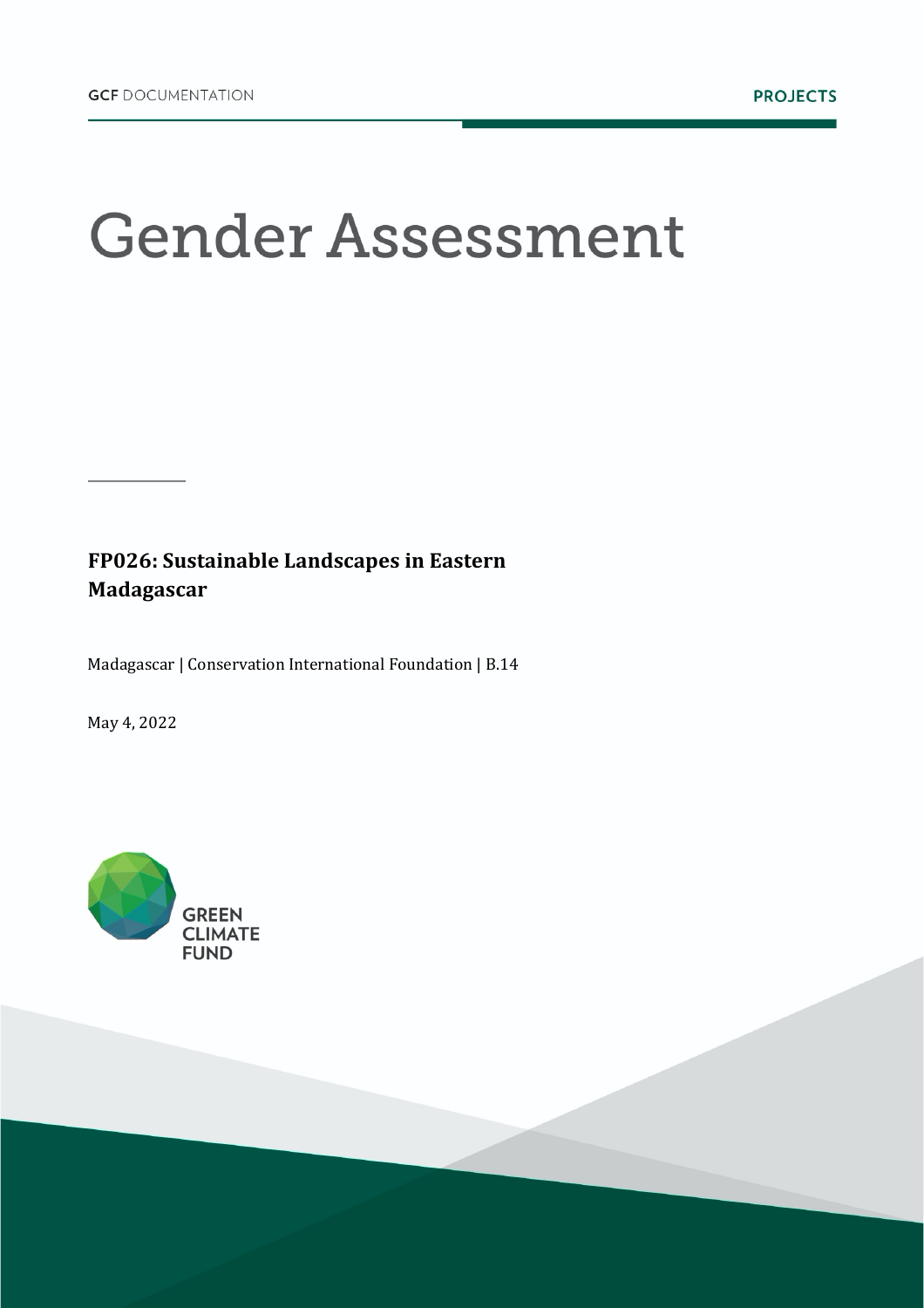**SUSTAINABLE LANDSCAPES IN EASTERN MADAGASCAR**

# **GENDER ASSESSMENT AND ACTION PLAN**

Updated version (2019)

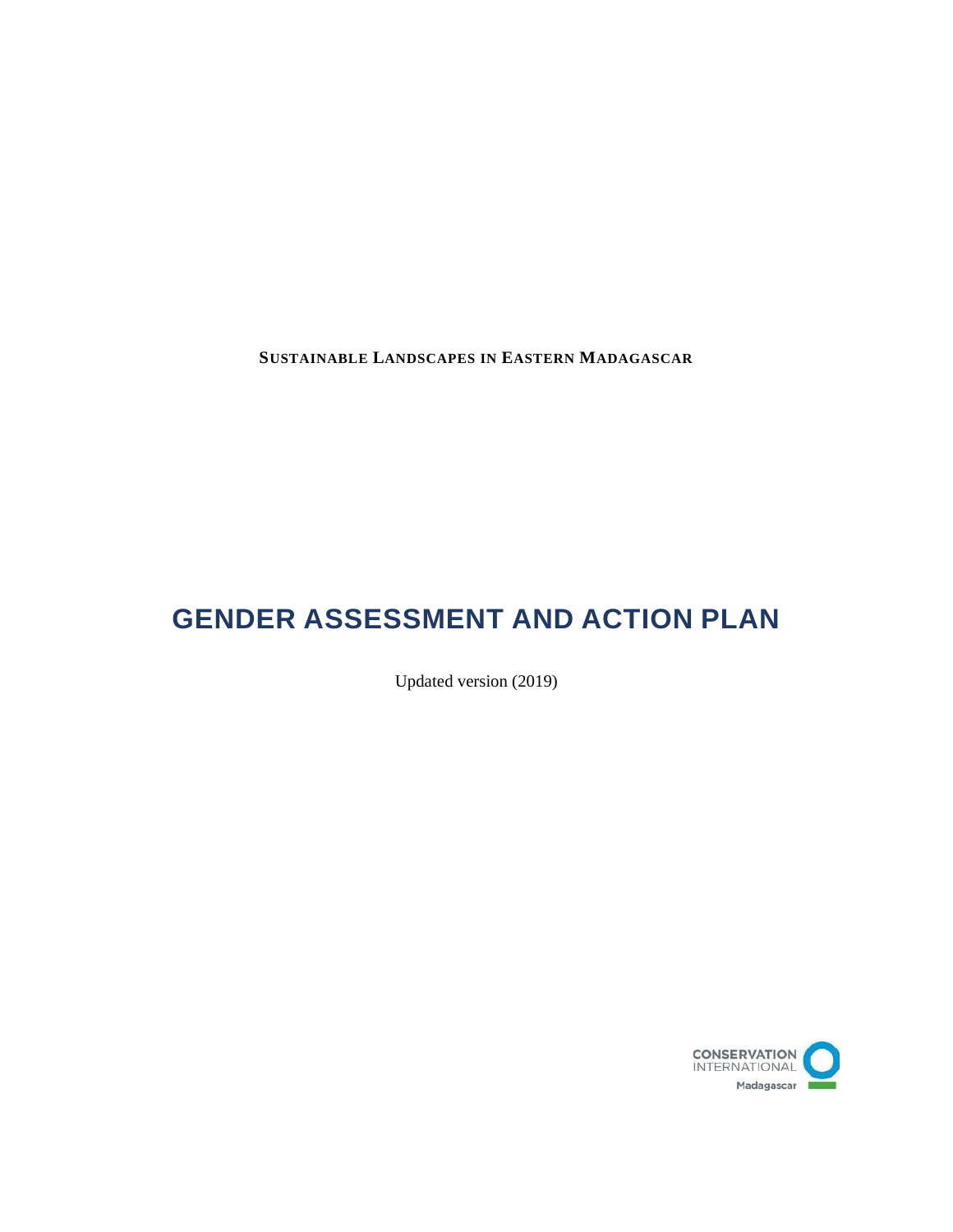# **Contents**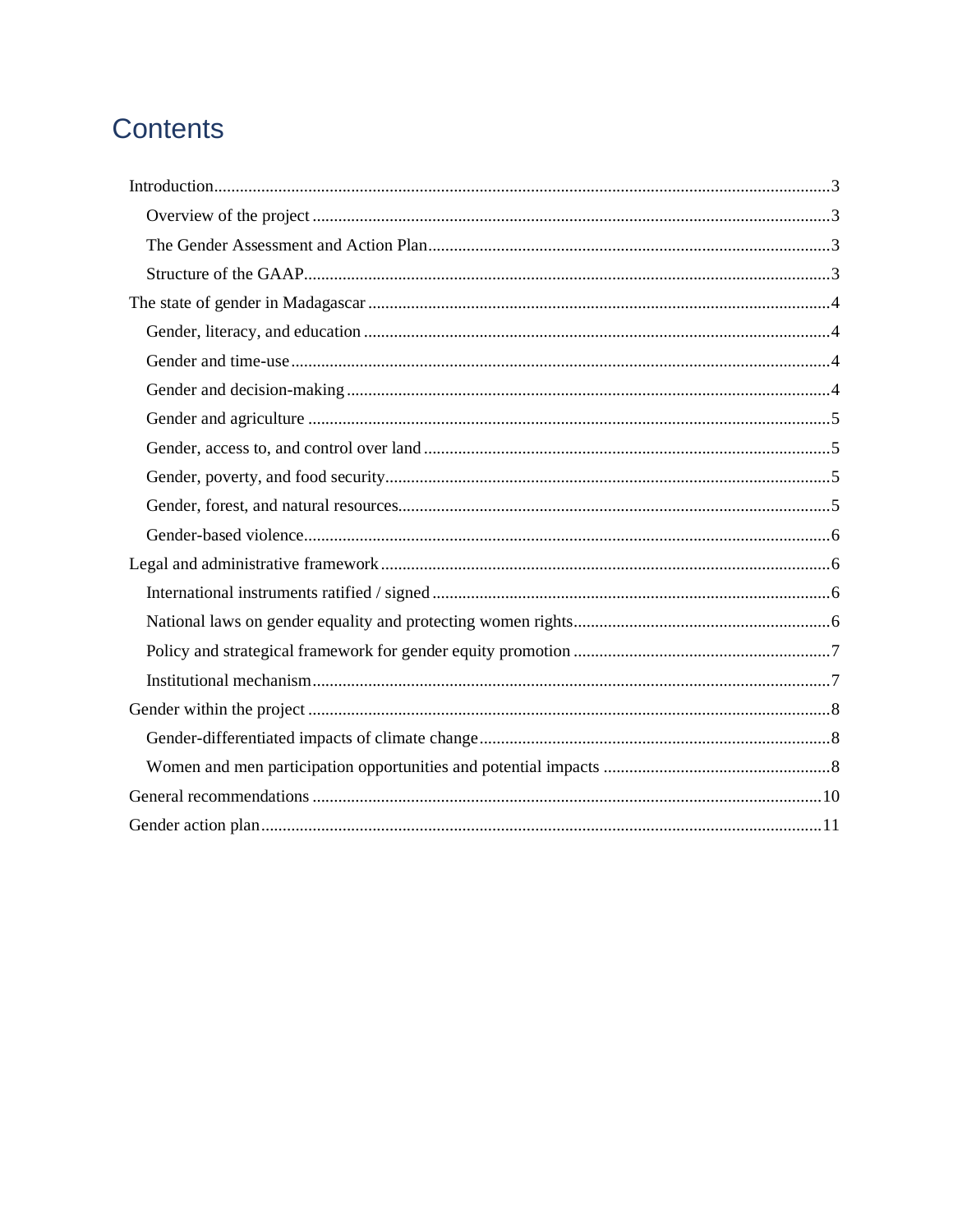## **Introduction**

#### Overview of the project

The *Sustainable Landscapes in Eastern Madagascar* (SLEM) Project objective is to apply to implement sustainable landscape measures to increase the resilience of smallholder farmers, reduce GHG emissions from deforestation and make climate-smart investments in agriculture and renewable energy. The Project seeks to improve smallholder's adaptation capacity through improving sustainably their agricultural production for food security and to improve their access to market opportunities and green energy sources. The Project is implemented primarily in the landscapes of the Ambositra Vondrozo Forest Corridor (known by its French abbreviation, COFAV) and the Ankeniheny-Zahamena Forest Corridor (known as CAZ), respectively in south-central and eastern Madagascar. To support these efforts and achieve the Project objectives, private sector for-profit investments in climate mitigation and adaptation activities will be made through an Investment Fund. These investments will be made in additional landscapes to be identified during the Project. Other zones will also be identified jointly with the Agency for Rural Electrification (ADER) for the implementation of renewable energy activities (outcome M6.0).

#### The Gender Assessment and Action Plan

This is the updated version of the Gender Assessment and Action Plan (GAAP) of SLEM. The GAAP is the roadmap for integrating gender into Project and provide an assessment of gender situations in the targeted area and identify potential gender issues and potential gender mainstreaming opportunities. The objective is to ensure that both men and women are equally participating and benefit prom all Project's activities, according to CI and GCF's gender policies and principles. The document was developed through a desktop review of relevant documents and studies and field investigations within the Project's area.

#### Structure of the GAAP

The GAAP is divided into five sections:

- The first section provides an overview of gender situations and inequalities in the country, focusing mainly on project's themes
- The second section assess the administrative and legal framework related to gender and women's rights promotion in Madagascar
- The third section analyzes specific opportunities and potential impacts for men and women participation in project's activities
- The fourth section presents general recommendations for the Project to consider gender dimension during the implementation phase
- The final section proposes an action plan which list a series of actions and activities to be implemented for a better gender mainstreaming in this Project.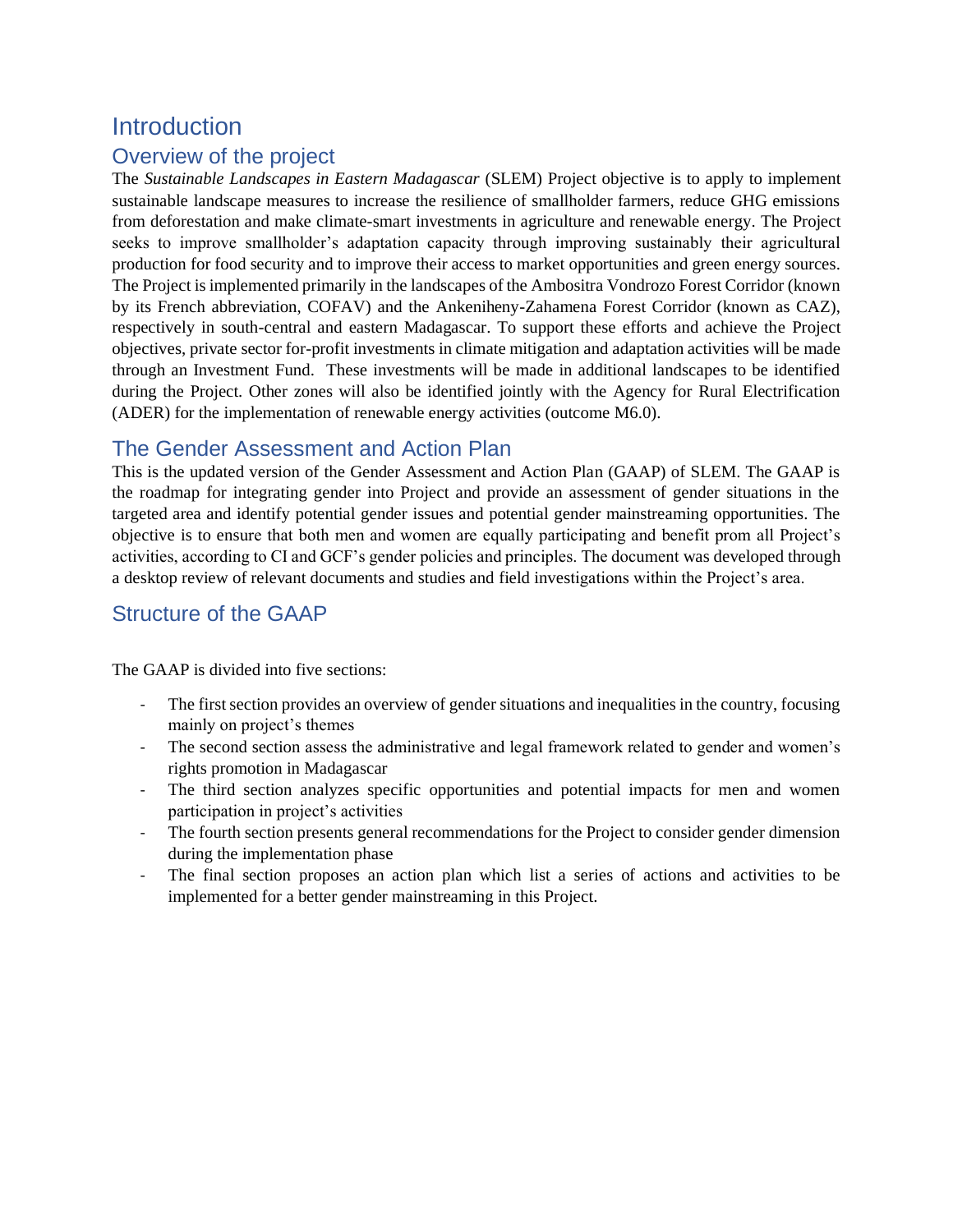# The state of gender in Madagascar

Madagascar holds good positions in many global and African rankings for gender equality and equity. However, international indicators are not representative of real situations in the country. Due to the persistence of traditional norms and stereotypes that encourage men, significant gender gaps remain. The following subsections explore gender inequalities in some sectors related to the project themes.

#### Gender, literacy, and education

Gender dimension is not very prominent in terms of literacy gaps in Madagascar (World Bank, 2014). Males are slightly more literate than female, but the differences are not statistically significant: 2018's rates are 77.28% for men and 72.38% for women (UNESCO, 2018). Place of residence (urban vs rural) and level of income are making clearly more marked differentiations: 40 percent of rural people are illiterate versus only 9.1% of urban population, and 67.4% of the population in the poorest quintile are illiterate versus 5.8% in the wealthiest quintile (Mingat, Ndem, & Seurat, 2013). However, women generally have fewer years of schooling compared to women (AfDB, 2016; INSTAT, 2011). A survey conducted in COFAV in 2014 revealed that 3/4 of women interviewed only attended primary school for a few years (CI & CONFORME, 2019).

#### Gender and time-use

Many studies show that women spend more than half of their daily time to perform domestic tasks (World Bank, 2014; AfDB, 2016; USAID, 2016) including water fetching, cooking, laundry washing and childcare. Time-use surveys from a USAID gender analysis in the east, southeast, and southwest found that women spend approximately four times as many hours on household activities compared men (USAID, 2016). Men very rarely perform domestic tasks, which are viewed as women's duties according to traditional stereotypes and spend major part of their time on activities that provide income for the household's subsistence (AfDB, 2016). Women are also performing "productive activities" such as crop farming, gardening, and livestock care and participate in addition in community activities. Coping with these competing roles is a real challenge for women, mostly for those heads of households (FHHs), and led them to a situation of time poverty (USAID, 2016).

#### Gender and decision-making

Women's household decision making and access to resources is inequitable in Madagascar (USAID, 2013). According to the 2008-2009 DHS, only 33% of married and working women had primary control over their earnings(NSTAT and ICF Macro 2010). Men mostly have highest control over expenditure for all expenses beyond small routine household expenses. However, women tend to have more control over income that they earn from petty trade, poultry sales, or gardening, although income from livestock and agriculture (cash crops and food crops, particularly irrigated) falls more under the control of men (USAID, 2013). Men has also highest control over land and have the final says regarding their use and the choice of crops and agricultural technologies to apply (JICA, 2015).

At the community level, women rarely participate in community-level decision-making meetings (CI & CONFORME, 2014). However, in some cases where women do not attend or participate in community meetings, they are still actively influencing men "behind the scenes" (PSI/Madagascar, 2015). Their rate of membership in community structures such as producer groups and local forest management structures remains low. Also, while they can be members of such structures, they have less access to executive positions and have limited access to decision-making spheres (CI & CONFORME, 2014).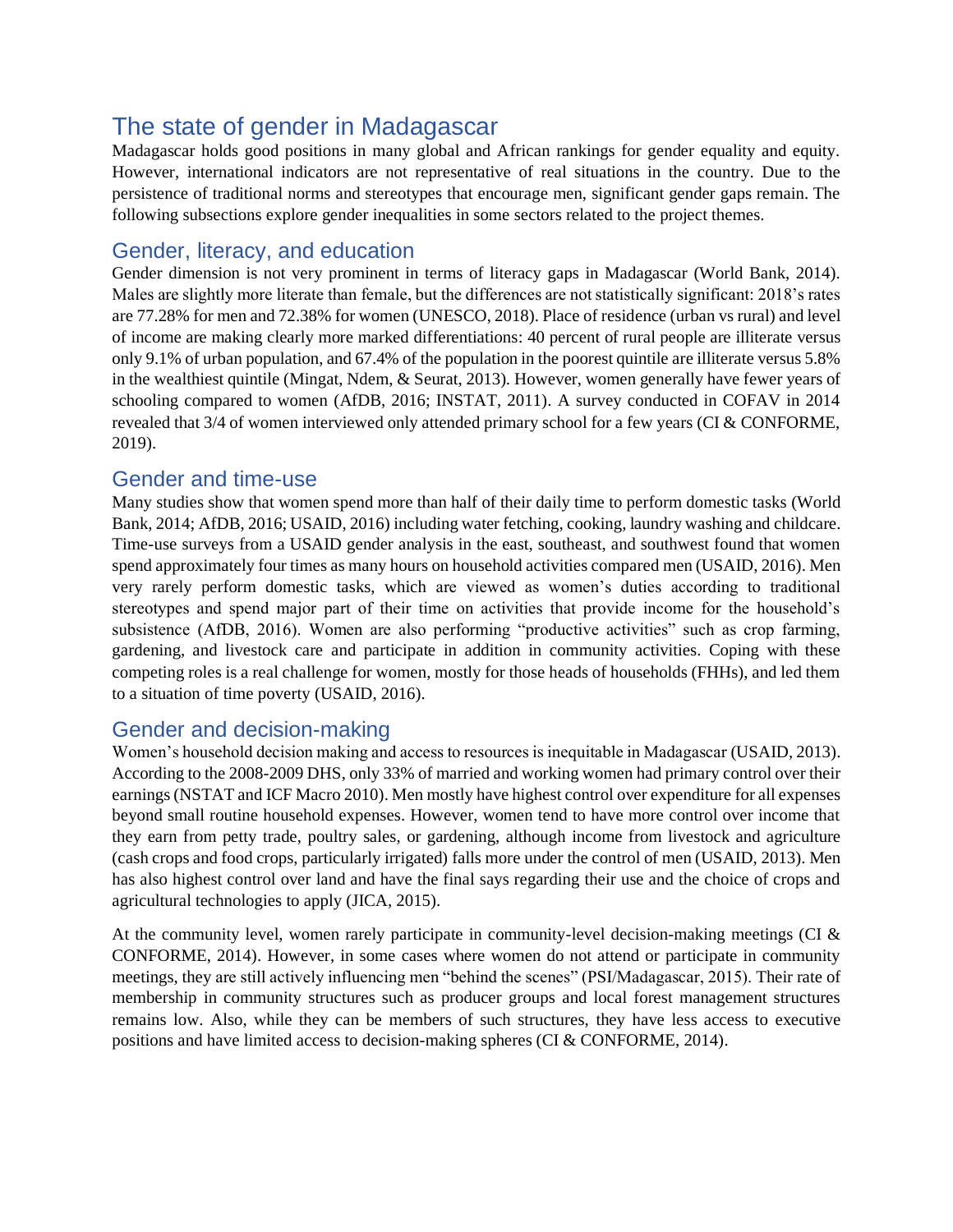#### Gender and agriculture

Agriculture is the main source of income for 74.3% of the Malagasy population (FAO., 2018). 76.4% of economically active women (49.1% of economically active people are women) work in this sector. Family farming, highly dependent on family labor, is the widespread form. Both men and women in the households are involved in agricultural activities while tasks that need strong physical strengths are carried out by men. Women tend to care for household gardens and subsistence agriculture, while men are more likely to engage in for-profit cash crops. Women can be involved in agricultural produce selling but men tend to have the highest control on the earned incomes. Men have also the final say about land-use and choice of agricultural technologies and own major of farming tools. Concerning livestock, no explicit gender division exists excepted for zebus, symbol of wealth, and mainly used for ceremonial activities, which are attributed to men. FHHs are more rarely practicing cash crop cultivation (Hendrik et al., 2018) and have less high-value livestock than MHHs.

#### Gender, access to, and control over land

Civil laws grant equal rights to men and women, but customary laws remain the most applied in land management, mostly in rural areas (OECD , 2019). Customs regarding to land vary across regions and ethnic groups, but in most of cases, women tend to have only secondary rights (Archambault & Zoomers, 2017). In case of decease of a landowner, often land is divided among the male siblings only, or land is given back to families once a woman leaves her village (FAO, nd). In addition, in the event of a divorce or death, women are only afforded 1/3 of the common property, and in some cases a wife may not receive anything at all (Archambault & Zoomers, 2017). Hence, the average area owned by FHHs (1 hectare) is almost the half of that MHHs possess (1.9 hectares) (INSTAT, 2011), and FHHs own generally marginalized lands.

#### Gender, poverty, and food security

About a fifth of households are headed by women (20.4%), who are mostly widowed, divorced, or separated. Incomes of FHHs are significantly low compared to those of MHHs and their per capita consumption is almost the half that of MHH (World Bank, 2014). In 2010, the average agricultural annual income of FHH is 557,000 MGA versus 1,000,000 MGA for (INSTAT, 2011). FHHs cultivate just over half the acres of land than MHHs cultivate, practice fewer number of crops, and possess 3 to 4 times fewer large far animals as well as close to two times fewer small farm animals (INSTAT, 2011). More than forty percent of smallholder farmers are in a situation of chronic food insecurity (WFP, 2013) while FHH are more prone to food precarity owing to their limited access to factors of production, less crops diversification, low agriculture production, and poor access to markets.

#### Gender, forest, and natural resources

Madagascar's forests are a valuable resource for rural populations. They provide essential materials for housing, fuelwood for cooking, medicines for adequate healthcare and a source of food for diverse food (Randrianarivony et al. 2017; Borgerson et al. 2018). Collect of wood for cooking and timber for construction is men's responsibility, while the collection of traditional medicinal plants is predominantly a female activity (Golden et al. 2016, Borgerson et al., 2018). Men may in addition practice opportunistic hunting (using hunting pursuits methods and passive snare trap (Reuter et al., 2016; Borgerson et al., 2018).

However, although people benefit from forest resources, deforestation remains a serious problem and constitutes the main cause of climate change effects exacerbation in the country (AfDB, 2016). Rural populations are involved in forest and natural resources management through local forest management structures (VOI/COBA, KASTI). However, women's membership in these structures remains low and executive positions are generally occupied by men (CI and Conforme, 2014).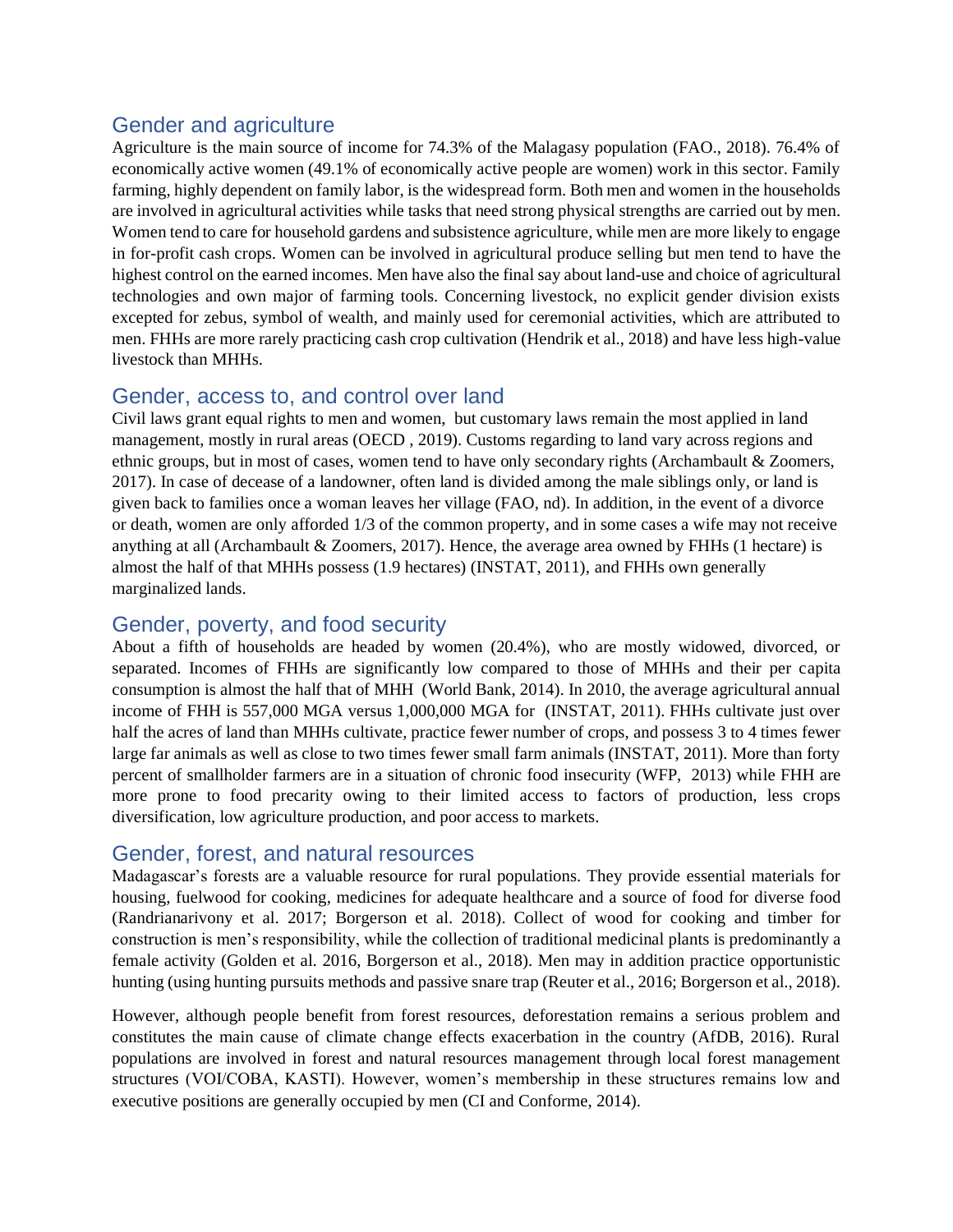#### Gender-based violence

A third of women (32%) interviewed during an USAID's survey thought that a husband is justified in beating his wife for at least one of the following reasons: she burns the food, she argues with him, she goes out without telling him, she neglects the children, or she refuses to have sexual intercourse with him (USAID, 2013). began (INSTAT and ICF Macro 2010). In 2014, 30% of women across Madagascar, or 3 in 10 women, said they had experienced at least one of the four types of violence while 8% of them suffered from 2 types of violence. According to a survey conducted by INSTAT in 2014, 30% of women across Madagascar, or 3 in 10 women, said they had experienced at least one of the four types of violence while 8% of them suffered from 2 types of violence. some of targeted regions has highest prevalence of GBV, such as Alaotra Mangoro (33%) in CAZ and Vatovavy Fitovinany (43) in COFAV.

# Legal and administrative framework

Madagascar has a legal and administrative framework conducive to the promotion of gender equality, which explains the country good rankings according to international indexes, despite the persistence of significant gender gaps as mentioned in the above section. In addition to adhering to most of the international conventions, the country has adopted several laws promoting women's rights and has a functional institutional mechanism for the promotion of gender.

#### International instruments ratified / signed

The country has ratified or signed many international and regional conventions or protocols regarding women's rights and gender equity, namely:

- 1. The Convention on the Elimination of All Forms of Discrimination against Women (1988),
- 2. The Beijing Declaration, and its action plan (1995),
- 3. The Southern African Development Community Protocol on Gender and Development,
- 4. The United Nations (UN) Security Council Resolution 1325 on Women, Peace and Security (2000).

More recently, the country adhered to the global agendas on gender equality and women empowerment in all spheres of life, through:

- The Political Declaration of the Commission on the Status of Women at its 59th session on Beijing + 20 and that of the International Organization of La Francophonie (March 2015),
- The Global Goals where these questions are essential aspects for the vision of the 2030 Agenda (September 2015),
- The Agenda 2063 of the African Union which recognizes the role of women, girls, and young people in the achievement of the related objectives while inviting Africa to act in favor of women and girls and,
- The Gender Policy and Strategy of the Indian Ocean Commission (January 2016).

In 2016, the Declaration of Antananarivo at the end of the XVI Summit of the Heads of State of "La Francophonie", materializes its previous commitments on women, girl and young people (especially young women) particularly concerning development, trafficking, human beings, education, training, the environment, entrepreneurship, employment and the representation of women in decision-making bodies, for "shared growth and [un] sustainable and responsible development".

#### National laws on gender equality and protecting women rights

The country has a juridical arsenal that protect gender equality and promote women right. The 2010 constitution reaffirms the equality of men and women before the law. Several national laws promote gender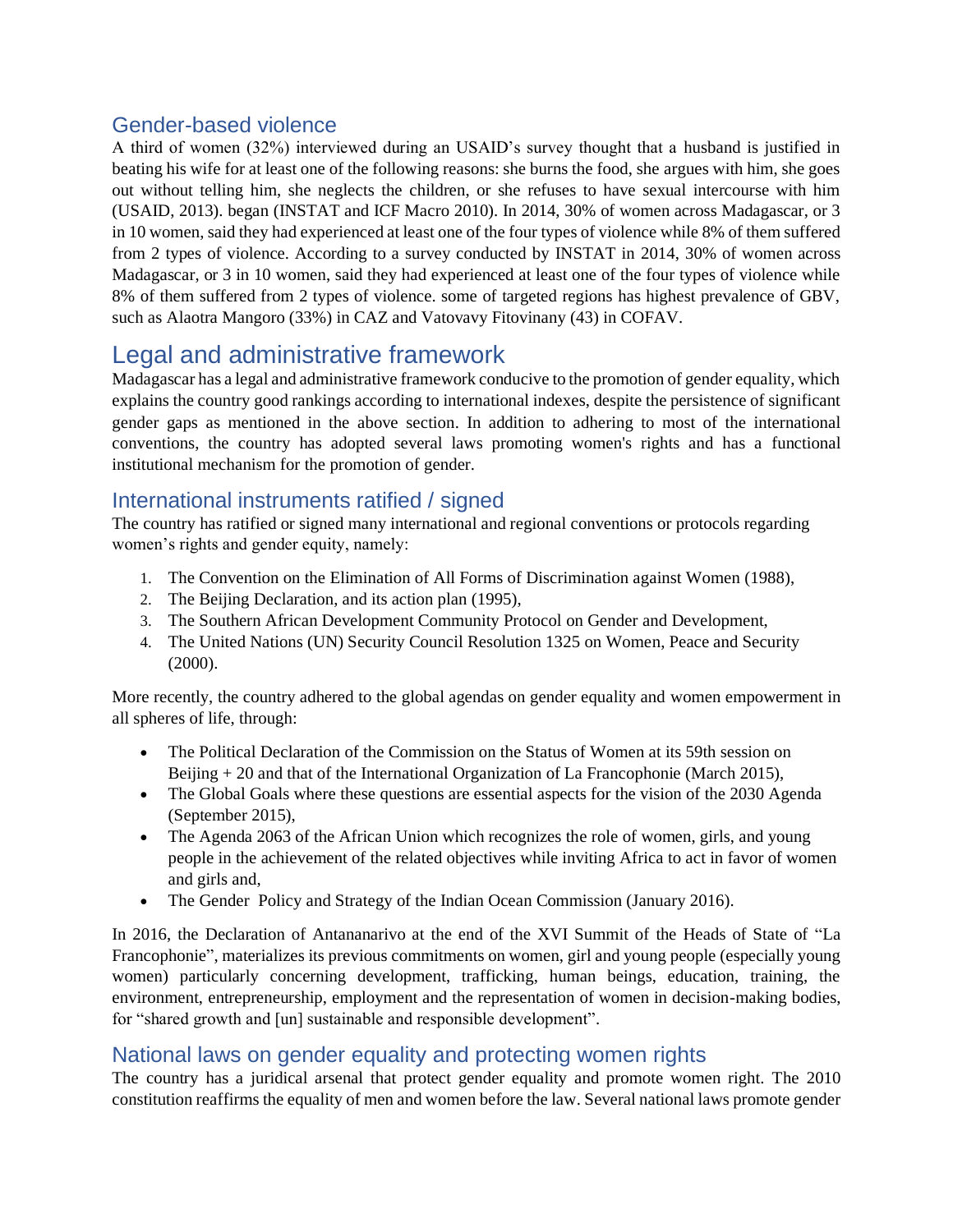equality and protect women rights in access to land and assets (Law on Estate, wills, and donations, 1968; The new land policy, 2005; Law on marriage and matrimonial status, 2007). Some laws were also revised to be less discriminatory against women such as the Labor code which henceforth prohibits discrimination based on gender (Article 64, 2004), the Law on Marriage and Matrimonial Regimes which increase the legal age for marriage to 18 years old, allow both spouses to own individual property where they are entitled to administer without interference, and allow each spouse to administer joint property acquired during the marriage, which was before a right that was exclusively held by men. In addition, a new law related to fight against Gender-Based Violence was adopted and provides severe penalties for perpetrators of GBV (Law n°2019-008).

#### Policy and strategical framework for gender equity promotion

Since the beginning of the 2000s, political efforts in favor of gender equality have been noted, in particular through revision of legislation and adoption of less discriminatory laws and the development of a National Policy for the Promotion of Women ("Politique Nationale pour la Promotion des Femmes", PNPF). This policy aims to aims to reduce disparities between men and women and aimed to: (i) Improve the income and economic status of women (especially rural women and women heads of household) (ii) Increase the level of education and training of women and girls, (iii) promote rights to health and reproductive rights, (iv)strengthen the participation of women in decision-making processes and (v) improve institutional mechanisms related to gender equality. Nevertheless, the recurrent socio-political crises in the country have limited the true integration of gender into institutional mechanisms and public policies and its implementation plan covers only the period 2004-2008.

In 2016, the country has also launched a National Strategy for Fight against GBV (SNLVBG) for 2017- 2021, with its action plan. The aim of this National Strategy is to contribute to reducing the prevalence of gender-based violence (GBV) and its general objective is to provide actors with a reference document to lead actions to prevent and respond to GBV in a coordinated and effective manner. However, although the country has policy and national programs related to Climate Change, those are not sufficiently considering gender in their orientation (AfDB, 2016). This neutrality is partially due to lack of studies and data that highlight differentiated impacts on men and women (World Bank, 2011).

#### Institutional mechanism

The Ministry of Population, Social Protection and Promotion of Women ("*Ministère de la Population, de la Protection Sociale et de la Promotion des Femmes*", MPPSPF) leads the implementation of policies, strategies, and national programs for the promotion of gender. Since 2015, the ministry has dedicated Gender Mainstreaming to an attached structure, and the coordination of specific actions for women at the General Directorate for the Promotion of Women (DGPF). The Ministry has regional (directorates) and sub-regional (district level) branches which represent this structure at regional and districts level. In addition, with the support of its partners, the Ministry has set up "*Trano Aro Zo"* offices in some localities (mostly in urban and peripheral areas) which provide, among others, counselling and support to women victims of domestic and gender-based violence.

Civil society organizations (OSCs), including international and national NGOs and associations, are also having an increased role in advancing gender equality in Madagascar (AfFD, 2015).Through their interventions in various sector (water and sanitation, governance, education, health, agriculture, food security, governance, etc.), they act to stimulate action and challenges related to gender equality / equity and collaborate with the Government as well as private sector. OSC's networking with sub-regional, regional, and global movements is making remarkable progress and have positive impacts on gender equality in the country (AfDB, 2005).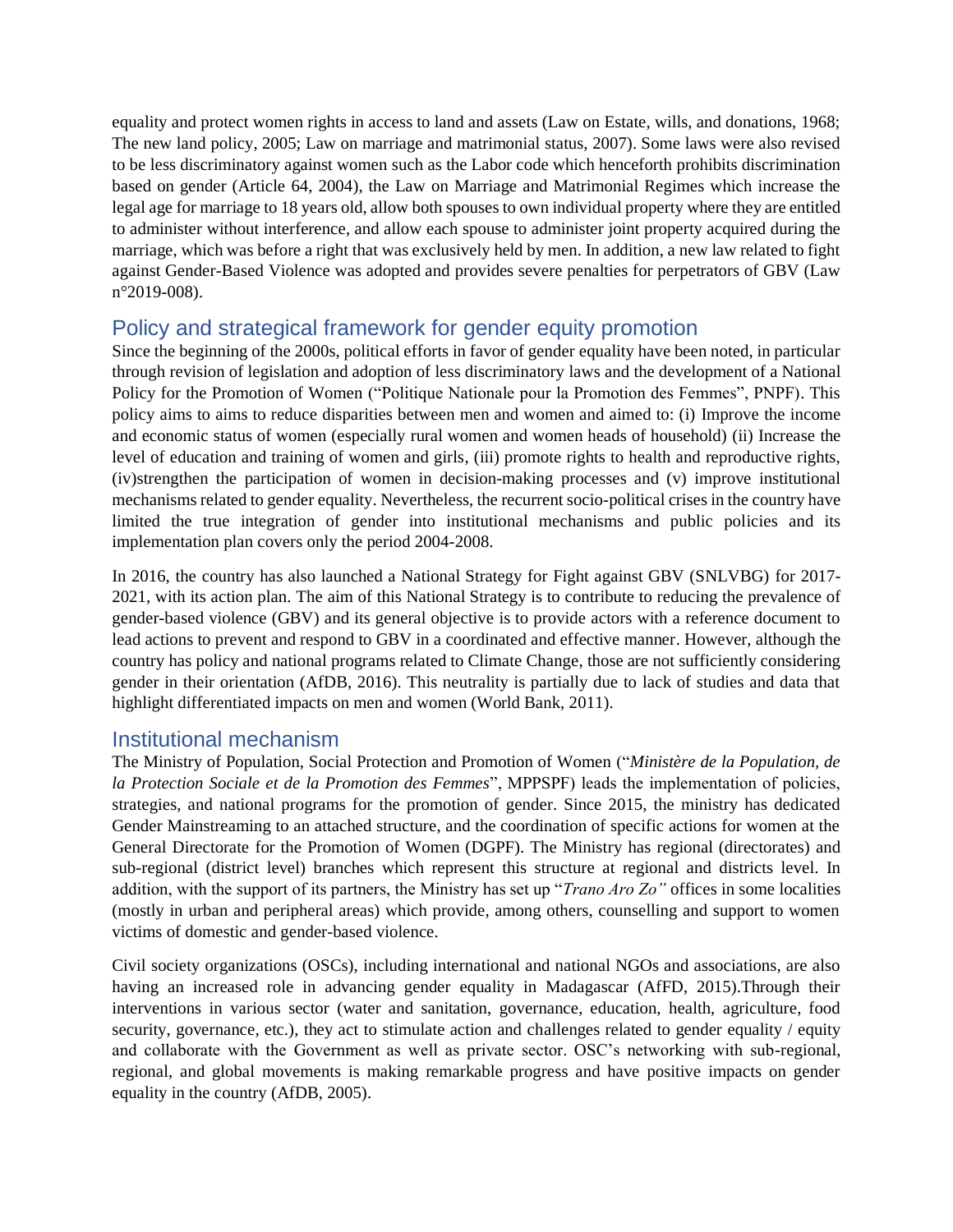# Gender within the project

This Project is mainly targeting smallholder farmers who are among the most vulnerable categories of population to climate change in Madagascar. These households mainly practice small-scale subsistence farming on small areas of land available to them and have very limited access to capital and market. They also use mostly traditional techniques which generate low yields and their production just allow them to subsist (self-consumption). Increased rainfall variability and reduction of annual precipitation are highly impacting their level of production and higher occurrence of droughts and floods moreover often significantly destroys their crops. Destruction of ecosystems due to deforestation and other harmful practices exacerbate the situation even more.

The Project will reduce high vulnerability of these targeted smallholder by improving their agricultural production through promotion of improved agricultural techniques and enhancement of access to stresstolerant and high-yielding inputs as well as adequate tools. The increase of agricultural production resulting from these activities will improve nutrition, food security and well-being beneficiaries' households, while activities aiming to improve smallholders' access to market opportunities will in addition increase their income. Moreover, improvement of local forest management as well as reforestation and forest restoration activities will improve mitigation of climate change at the level of vulnerable communities.

#### Gender-differentiated impacts of climate change

Both men and women among smallholder farmer households targeted by the project are seriously affected by the effects of climate change. However, impacts on women, especially female household heads, seems to be worse than those on men. Field investigations revealed that women's work burden has increased due to water scarcity, food shortage and low availability of fuelwood (collecting water and often collecting firewood are tasks assigned to women and girls). Also, cases of gender-based violence (of various forms) perpetrated by men on women tend to increase in the face of harsh living conditions. Moreover, femaleheaded households are more exposed to risks of food insecurity because they produce less due to their poor access to land, labor, agricultural technologies, and capital. Statistics related to impacts of climatic hazards on the beneficiaries' crops show in addition that damages observed on women's farms is significantly greater than that reported by men. Studies reveal that this is due in part to the poor diversification of crops on women's farms (the average number of crops cultivated by FHHs is lower than by MHHs) and an unequal distribution of land (women often only have access to marginal land).

#### Women and men participation opportunities and potential impacts

This Project recognize these differentiated vulnerabilities and impacts of climate change on women and men and has the potential to significantly improve both male and female smallholder farmers' capacity to adapt and respond to climate change and support their families to be more resilient to economic changes. Through stakeholders and gender-sensitive public consultations, socio-economic as well as and gender analysis, gender-dimension was incorporated into the project since the designing phase. All project's activities were consequently tailed to foster equal participation of both women and men in all their stages and offer them equal opportunities to improve their adaptive capacity and to mitigate climate change effects on their livelihoods (this document is part of the resources that will help the implementation team to ensure this equal participation throughout the life of the project). The table below establishes a list of opportunities for both women and men to participate and benefit from the project and provide an assessment of potential impacts from participation.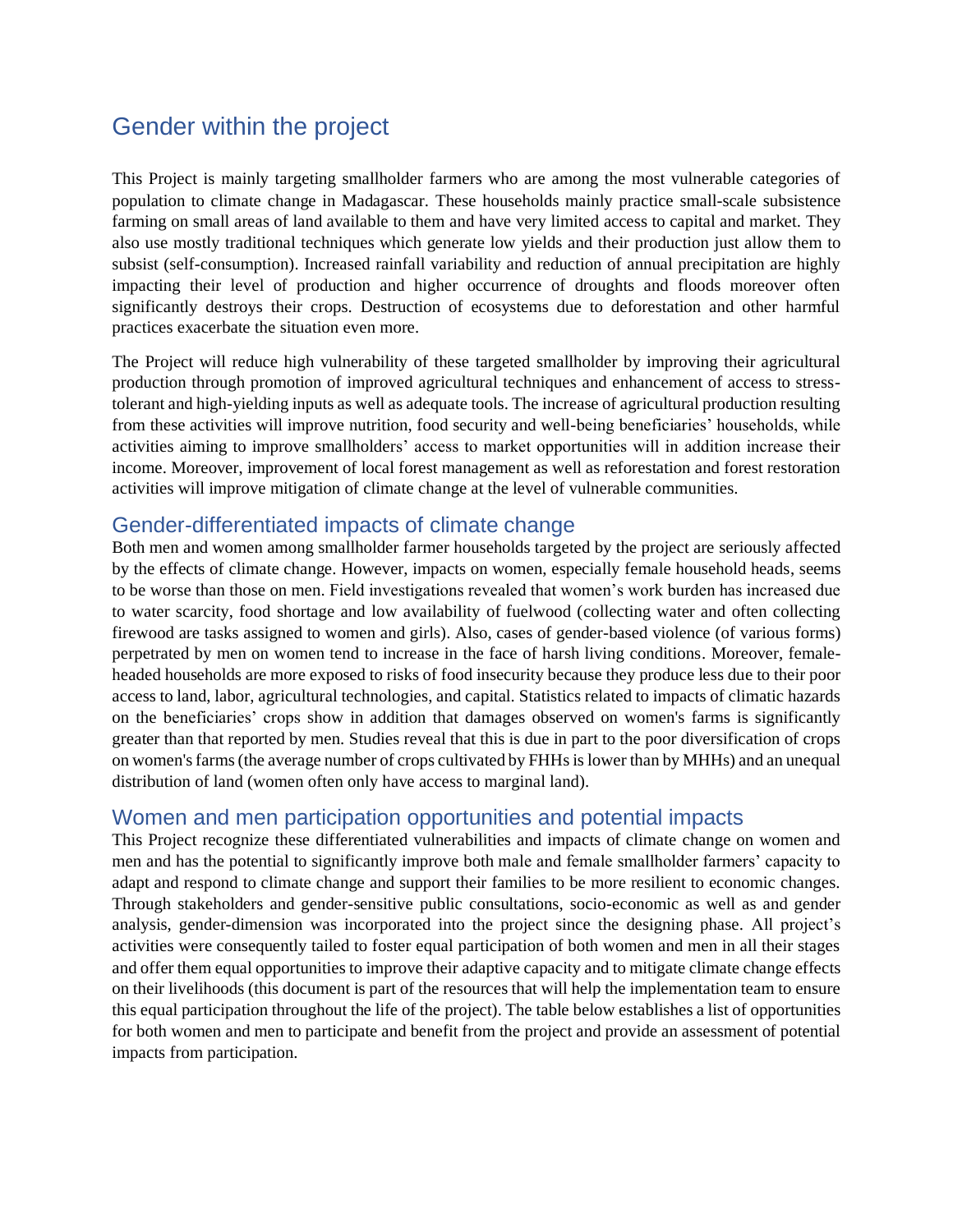#### **TABLE 1: ANALYSIS OF PARTICIPATION OPPORTUNITIES TO ACTIVITIES AND POTENTIAL IMPACTS FOR MEN AND WOMEN**

| Project's outcome                                                                          | <b>Key activities</b>                                                                                                          | Who can<br>participate? |                           |                                                                                                                                                                                                                                                                                                    |   | Potential impacts from participation |  | Who can<br>be<br>impacted? |  |
|--------------------------------------------------------------------------------------------|--------------------------------------------------------------------------------------------------------------------------------|-------------------------|---------------------------|----------------------------------------------------------------------------------------------------------------------------------------------------------------------------------------------------------------------------------------------------------------------------------------------------|---|--------------------------------------|--|----------------------------|--|
|                                                                                            |                                                                                                                                | M                       | W                         |                                                                                                                                                                                                                                                                                                    | M | W                                    |  |                            |  |
| Strengthened adaptive<br>capacity and reduced<br>exposure to climate<br>risks $(A7)$       | Training on EbA and<br>CSA techniques                                                                                          | $\mathbf X$             | $\mathbf X$               | Increased skills, knowledge, and access to<br>$\bullet$<br>extension services<br>Increased income and better food security<br>$\bullet$<br>Decreased vulnerability to climate change effects<br>$\bullet$<br>Increased productivity of few lands owned                                             | X | X                                    |  |                            |  |
|                                                                                            |                                                                                                                                |                         |                           | (Female-headed households)<br>Enhanced agency (confidence, self-esteem,<br>aspirations, and capabilities) and empowerment                                                                                                                                                                          |   | X                                    |  |                            |  |
|                                                                                            | Implementation of CSA<br>microprojects                                                                                         | X                       | $\boldsymbol{\mathrm{X}}$ | Access to high stress-tolerant and high-yielding<br>$\bullet$<br>crop varieties<br>Increased production / productivity<br>$\bullet$<br>Increased income and better food security<br>Decreased vulnerability to climate change effects<br>$\bullet$<br>Enhanced agency and empowerment<br>$\bullet$ | X | X<br>X                               |  |                            |  |
|                                                                                            | Promotion of<br>cooperatives and access<br>to market (value chain)                                                             | X                       | $\boldsymbol{\mathrm{X}}$ | Increased income through selling agricultural<br>$\bullet$<br>production<br>Better financial access to food, healthcare, and<br>$\bullet$<br>other services                                                                                                                                        | X | X                                    |  |                            |  |
|                                                                                            |                                                                                                                                |                         |                           | Enhanced agency<br>$\bullet$<br>Empowerment<br>$\bullet$                                                                                                                                                                                                                                           |   | X                                    |  |                            |  |
|                                                                                            | Community-based<br>disaster and risks<br>management (including<br>contingency plan<br>development and their<br>implementation) | $\mathbf X$             | $\boldsymbol{\mathrm{X}}$ | Increased resilience to climate change and extreme<br>$\bullet$<br>weather events impacts (include adaptation<br>capacity and recovery abilities)                                                                                                                                                  | X | X                                    |  |                            |  |
|                                                                                            |                                                                                                                                |                         |                           | Integration of women's "practical gender needs"<br>and "strategic gender interests" in disaster and risk<br>management                                                                                                                                                                             |   | X                                    |  |                            |  |
| Strengthened<br>awareness of climate                                                       | Diffusion of climate-<br>related information                                                                                   |                         |                           | Maintaining of agriculture productivity through<br>$\bullet$<br>decisions based on weather and climate forecasts                                                                                                                                                                                   | X | X                                    |  |                            |  |
| threats and risk-<br>reduction processes<br>(AB)                                           |                                                                                                                                | X                       | $\mathbf X$               | Less crop destruction due to extreme weather<br>$\bullet$<br>events                                                                                                                                                                                                                                | X | X                                    |  |                            |  |
| Strengthened<br>institutional and<br>regulatory systems for                                | Promotion of climate<br>change mainstreaming in<br>local and regional<br>development plans                                     | $\mathbf X$             | $\mathbf X$               | Better consideration of climate change in local and<br>$\bullet$<br>regional development plans and its repercussions                                                                                                                                                                               | X |                                      |  |                            |  |
| climate-responsive<br>planning and<br>development (A5)                                     |                                                                                                                                |                         |                           | $\bullet$<br>Integration of women's practical gender needs and<br>strategic gender interests in local and regional<br>development plans                                                                                                                                                            |   | X                                    |  |                            |  |
| Increased number of<br>low emission power<br>suppliers (M6)                                | Promotion of renewable<br>energy sources<br>(including fuel and<br>electricity sources)                                        | X                       | X                         | Access to employment opportunities (through jobs<br>$\bullet$<br>created under this activity)<br>Better quality of life in general (access to lighting<br>facilities, etc.)                                                                                                                        | X | X                                    |  |                            |  |
|                                                                                            |                                                                                                                                |                         |                           | Better health: use of fuelwood and charcoal have<br>$\bullet$<br>impact on health and women are highly exposed<br>(cooking)<br>Decreased work burden (less need to collect<br>$\bullet$<br>fuelwoods)                                                                                              | X | X                                    |  |                            |  |
| Improved<br>management of land<br>and forest contributing<br>to emission reduction<br>(M9) | Community-based forest<br>management                                                                                           | X                       | $\mathbf X$               | Better control of forest and natural resources<br>$\bullet$<br>Better mitigation of CC effects                                                                                                                                                                                                     | X | X                                    |  |                            |  |
|                                                                                            | Reforestation and forest<br>restoration                                                                                        | X                       | $\mathbf X$               | Reduction of erosion risks and their impacts on<br>$\bullet$<br>agricultural plots<br>Better mitigation of CC effects                                                                                                                                                                              | X | $\mathbf X$                          |  |                            |  |
|                                                                                            |                                                                                                                                |                         |                           | Reduction of work burden due to increase of<br>$\bullet$<br>availability of raw materials for crafts and<br>medicinal plants                                                                                                                                                                       |   | X                                    |  |                            |  |